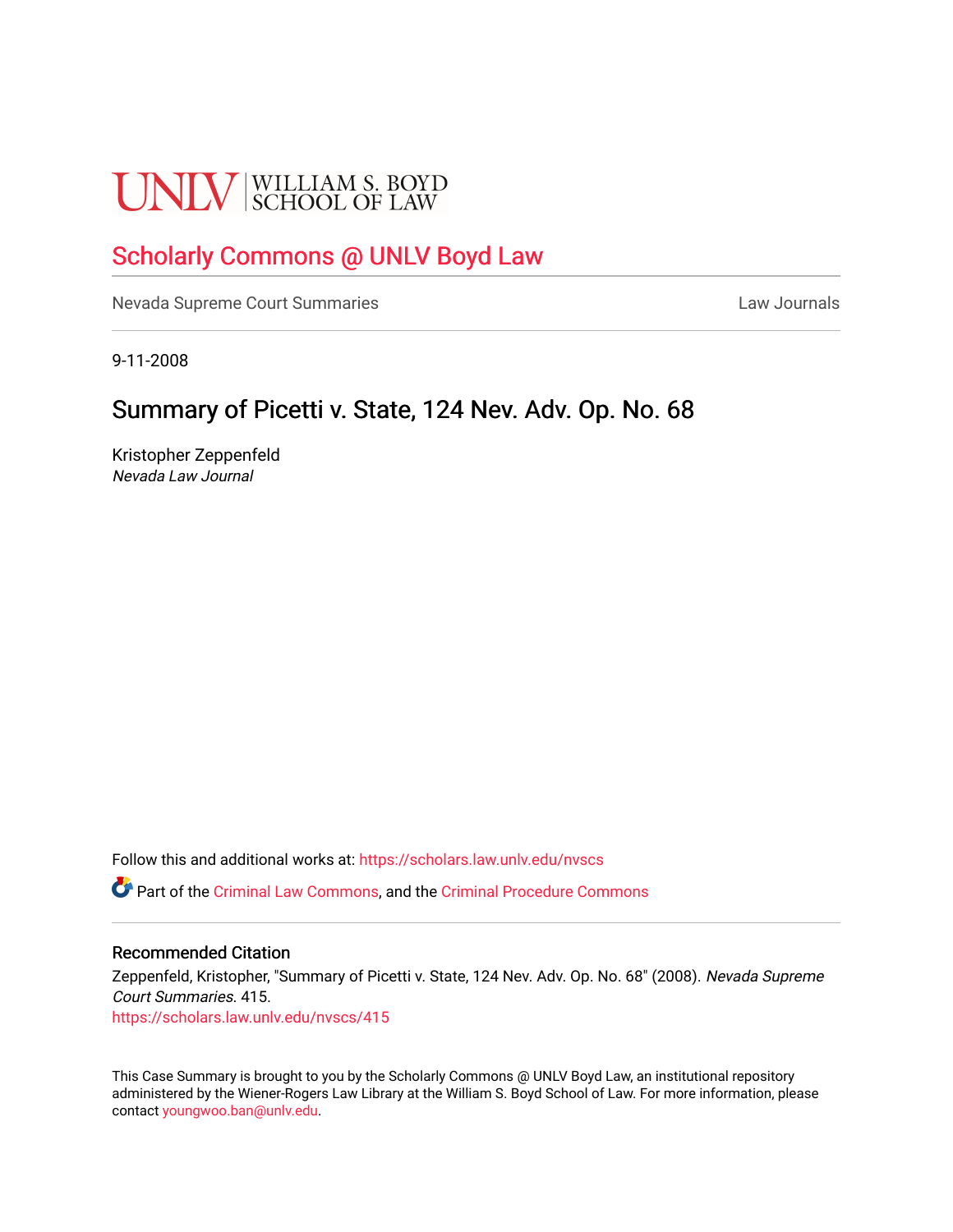# **Picetti v. State, 124 Nev. Adv. Op. No. 68 (Sep. 11, 2008)1**

# **CRIMINAL LAW- PROCEDURE**

#### **Summary**

This appeal arises from a judgment of conviction, pursuant to a guilty plea, of one count of driving under the influence (DUI), which is his third offense within 7 years, a class B felony. Paul Thomas Picetti ("Picetti") contends that the district court erred by denying his motion to suppress his prior DUI convictions. Moreover, he claims the district court erroneously refused to allow him an opportunity to apply for a treatment program established in NRS 484.37941<sup>2</sup> for third offense DUI offenders.

#### Disposition/Outcome

The Nevada Supreme Court held the mass advisements and individual colloquies involved were constitutionally sufficient as the justice court appropriately informed Picetti of his rights. Furthermore, the Court concluded the State met its burden in establishing the validity of Picetti's prior DUI convictions. Additionally, the Court held NRS 484.37941 does not apply retroactively, as it only applies to offenders who enter a guilty plea on or after July 1, 2007.

#### **Factual and Procedural History**

On March 10, 1999, Picetti entered a guilty plea to his first-offense misdemeanor DUI in Lyon County, Nevada. Counsel did not represent him, but the justice court verbally counseled him in a mass advisement addressed to all misdemeanor defendants as to their right to an attorney at every stage of the proceedings. Furthermore, the advisement notified all of the defendants of the possible pleas they could enter as well as the possible punishments for their offenses. Subsequently, the justice court individually canvassed Picetti in order to ascertain whether he understood the charges and penalties for a first-offense DUI. Picetti indicated that he understood and entered a guilty plea. Immediately after his guilty plea, Picetti signed forms waiving his right to counsel, DUI rights, and misdemeanor rights.

On August 11, 1999, Picetti was convicted, pursuant to a guilty plea, of a second-offense misdemeanor DUI. There is no record of Picetti being present during the mass advisement; however, Judge Stephan W. Lehman signed Picetti's waiver forms and he also personally canvassed Picetti. Similar to the first instance, Picetti signed a form waiving his right to counsel. At his sentencing hearing, counsel represented Picetti, but he did not challenge the validity of his guilty plea at that time.

On September 11, 2006, Picetti entered a plea of not guilty to his third-offense felony

<sup>1</sup> By Kristopher Zeppenfeld

<sup>&</sup>lt;sup>2</sup> Under NRS 484.37941, a third-time DUI offender may seek to undergo a program of treatment for a minimum of three years.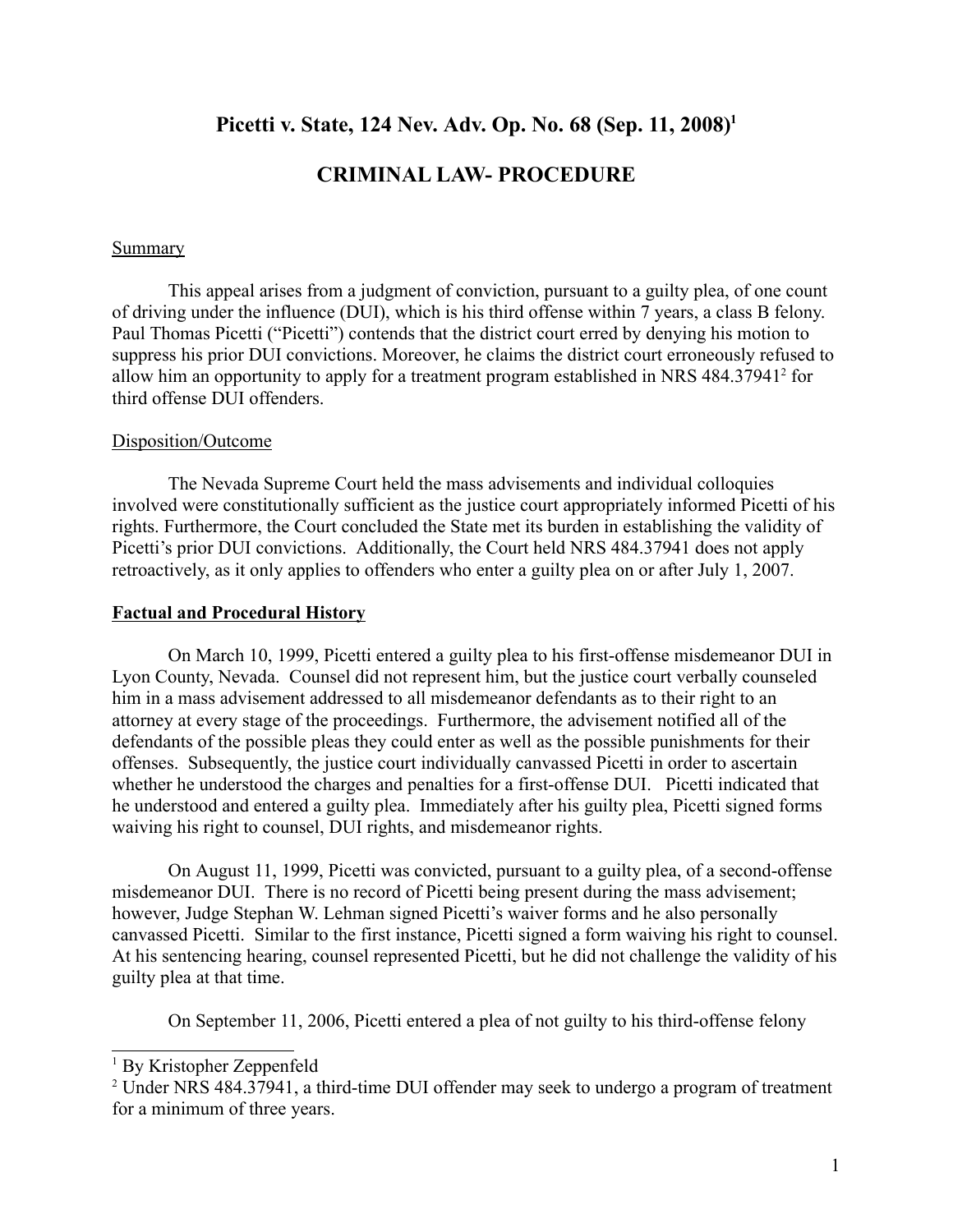DUI. He filed a motion to suppress his prior DUI convictions and it was denied. Thereafter, on April 30, 2007, Picetti pleaded guilty to the third-offense felony DUI. He filed an application for treatment pursuant to NRS 484.37941, which was supported by the Lyon County DA. On October 1, 2007, the district court denied Picetti's application for treatment and pronounced his sentence.

Picetti appeals from the judgment of conviction. On appeal he contends the district court erred by denying his motion to suppress his prior DUI convictions. Additionally, Picetti claims the district court erroneously refused to allow him an opportunity to apply for a treatment program established in NRS 484.37941 for third offense DUI offenders.

#### Discussion

Court considered whether the State met its burden in demonstrating the constitutionality of Picetti's first two convictions and whether NRS 484.37941 applies retroactively to the date of Picetti's guilty plea.

#### *Constitutionality of Mass Advisements*

The constitution only requires a trial judge to inform the "accused of the nature of the charges against him, of his right to be counseled regarding his plea, and of the range of allowable punishments attendant upon the entry of a guilty plea."3 Additionally, when reviewing the sufficiency of a plea canvass, each case must be decided upon the particular facts and circumstances of the case.4

The Court concluded that the mass advisements and individual colloquies given in this case were constitutionally sufficient. Moreover, Picetti's plea canvasses were sufficient to pass constitutional muster. During the mass advisement of the first offense, the justice court advised Picetti of his right to counsel, the nature of the charges against him, and of the possible punishments involved.

There is no record regarding the content of Picetti's second-offense mass advisement; however, Judge Lehman signed Picetti's waiver of DUI rights and he personally canvassed Picetti as to his rights. Furthermore, the Court noted Picetti did not allege he was absent during any portion of either of the mass advisements given by the justice courts or that he did not understand his right to counsel in either of his prior convictions. As a result the Court held the justice court's mass advisements and individual colloquies of Picetti respecting his guilty plea for first-offense and second-offense DUI convictions were constitutionally sufficient

#### *Constitutionality of the Prior DUI Convictions*

To establish the validity of a prior misdemeanor conviction, the State must "affirmatively show either that counsel was present or that the right to counsel was validly waived, and that the

<sup>3</sup> Iowa v. Tovar, 541 U.S. 77 (2004).

<sup>4</sup> State v. Freese, 13 P.3d 442, 448 (2000).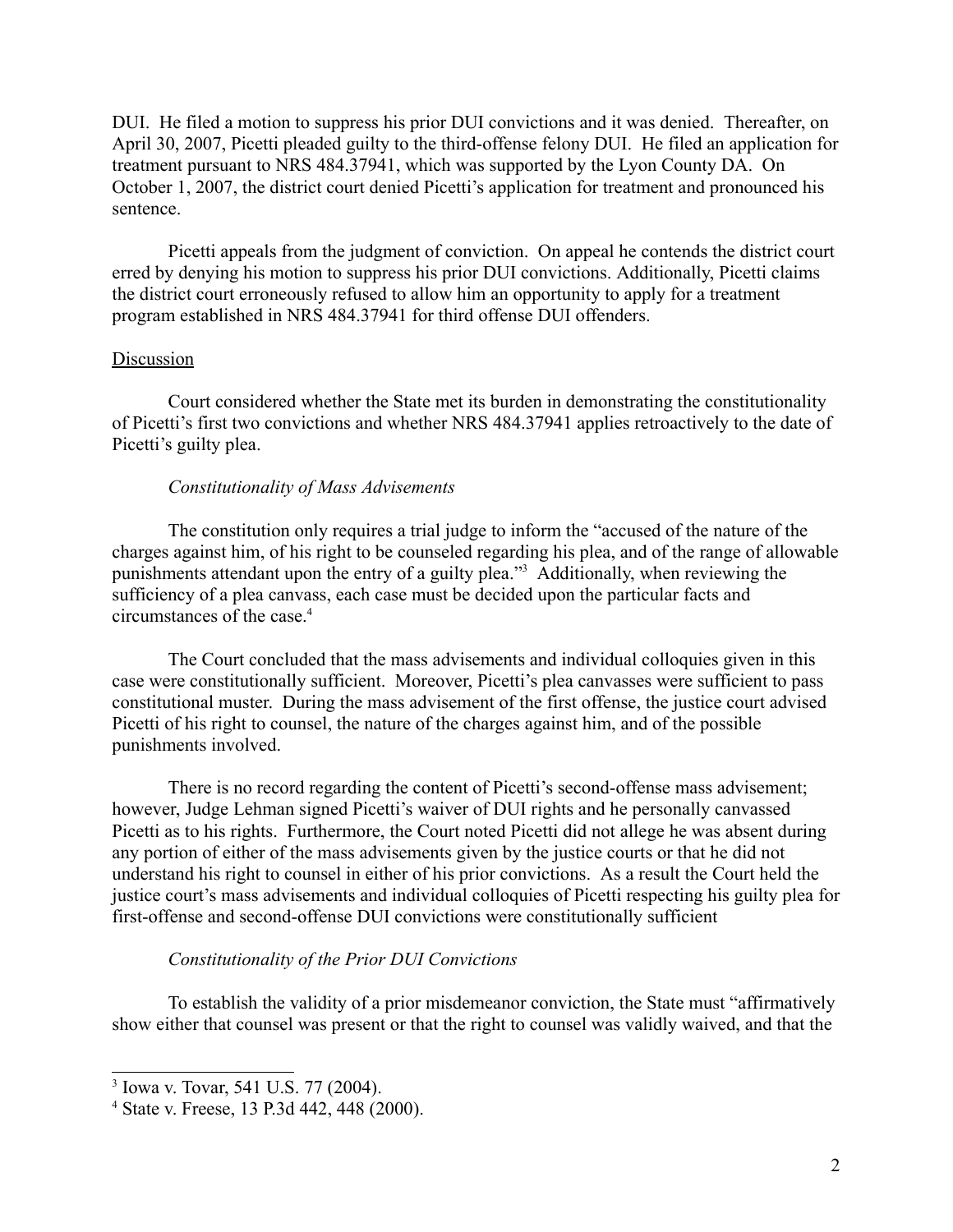spirit of constitutional principles was respected."<sup>5</sup> The Court uses a totality of the circumstances test, the standard for reviewing the validity of guilty pleas for some years.<sup>6</sup>

### *A. Picetti's First Conviction*

The Court held the totality of the facts and circumstances in this case demonstrated Picetti knowingly and voluntarily waived his right to counsel. The Court opined that the justice court asked Picetti to sign his misdemeanor waiver of rights, which included the waiver of the right to counsel. Additionally, the fact Picetti executed the waiver documents after he plead guilty was not relevant in determining whether the conviction was consistent with the constitutional principles.

## *B. Picetti's Second Conviction*

The Court concluded the record from Picetti's second-offense DUI conviction reflected the justice court respected the spirit of constitutional principles and Picetti knowingly and voluntarily waived his right to counsel. Moreover, Picetti entered a guilty plea to his first-offense DUI charge only four months prior to committing his second-offense DUI, and therefore Picetti was experienced in the process of entering a guilty plea. Therefore, the district court did not err when it denied Picetti's motion to suppress his second-offense DUI conviction.

## *Applicability of NRS 484.37941*

In order for the Court to determine whether NRS 484.37941 applies in this case, the Court must determine whether the Legislature has clearly expressed its intent to apply the law retroactively. This statute states, "an offender who enters a guilty plea may… at the time he enters his plea, apply to the court to undergo a program of treatment."<sup>7</sup> The act becomes effective on July 1, 2007.

Picetti argued that since the district court sentenced him on October 1, 2007, after the statute's effective date, the provisions of the statute should apply. The Court reasoned the Legislature's intent did not intend for the statute to operate retroactively. Furthermore, the Court reasoned had the Legislature wished to make the statute retroactive, it certainly could have expressed that desire; instead, the Legislature clearly stated that the effective date of the statute is July 1, 2007. The Court further noted Picetti's guilty plea date of April 30, 2007 is the date used to determine whether NRS. 484.37941 is applied. Therefore, the statute applies only to those defendants entering guilty pleas on or after the statute's effective date.

Finally, as a result of the Court's conclusions above, they affirmed the lower court's conviction of Picetti's third-offense felony DUI.

## Conclusion

<sup>5</sup> Dressler v. State, 819 P.2d 1288, 1295 (1991).

<sup>6</sup> *Id.*

<sup>7</sup> NEV. REV. STAT. § 484.37941 (2007).